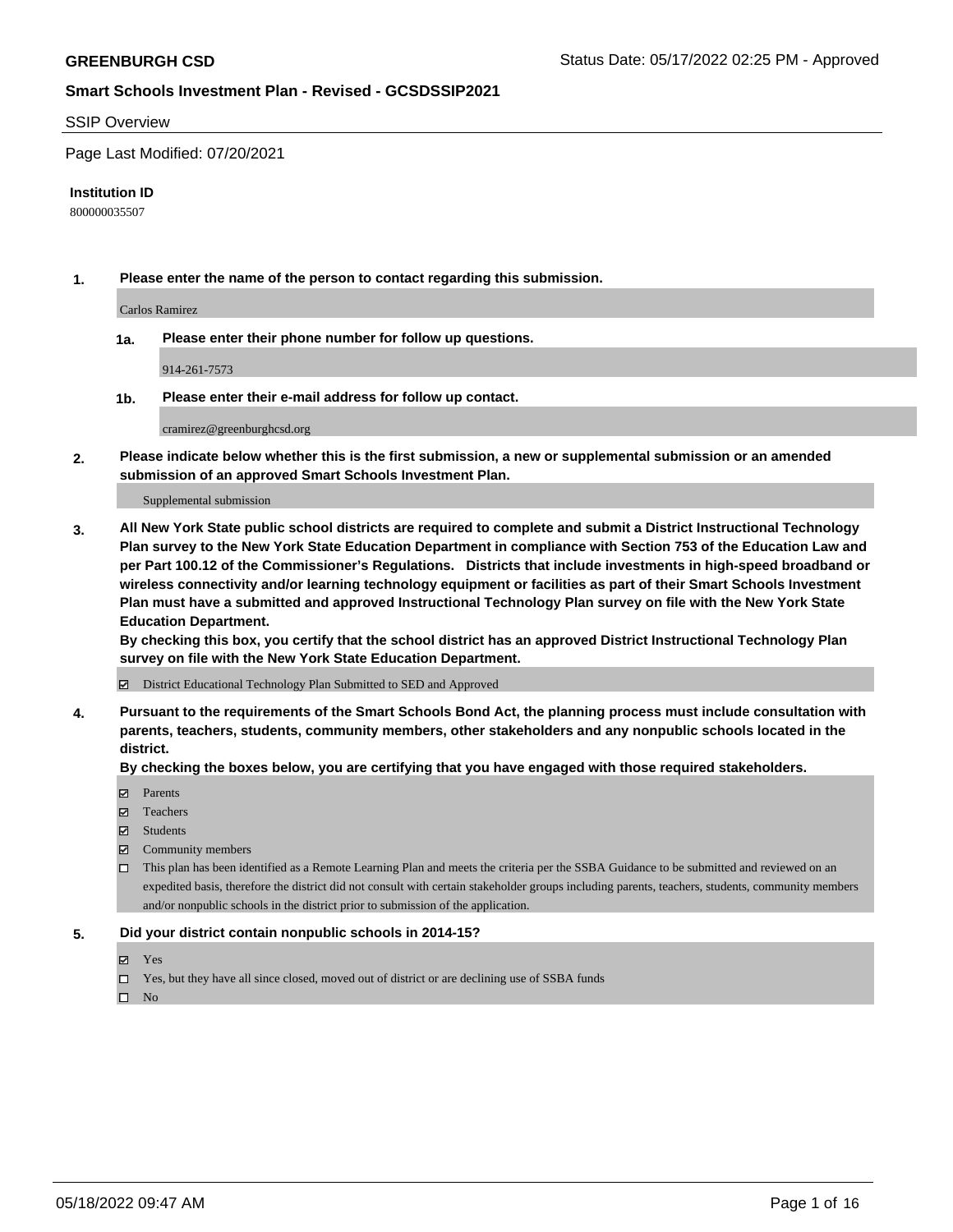#### SSIP Overview

Page Last Modified: 07/20/2021

#### **6. Certify that the following required steps have taken place by checking the boxes below:**

- The district developed and the school board approved a preliminary Smart Schools Investment Plan.
- $\boxtimes$  The preliminary plan was posted on the district website for at least 30 days. The district included an address to which any written comments on the plan should be sent.
- $\boxtimes$  The school board conducted a hearing that enabled stakeholders to respond to the preliminary plan. This hearing may have occured as part of a normal Board meeting, but adequate notice of the event must have been provided through local media and the district website for at least two weeks prior to the meeting.
- The district prepared a final plan for school board approval and such plan has been approved by the school board.
- $\boxtimes$  The final proposed plan that has been submitted has been posted on the district's website.
- This Plan has been identified as a Remote Learning Plan and meets the criteria per the SSBA Guidance to be submitted and reviewed on an expedited basis, therefore this plan has not met certain stakeholder engagement requirements including, consulting with nonpublic schools in advance of plan submission, having the school board conduct a hearing on the plan and/or posting the plan to the district website for a minimum of 30 days. This district will post the Remote Learning Plan to the district's website upon submission of the application.
- **6a. Please upload the proposed Smart Schools Investment Plan (SSIP) that was posted on the district's website, along with any supporting materials. Note that this should be different than your recently submitted Educational Technology Survey. The Final SSIP, as approved by the School Board, should also be posted on the website and remain there during the course of the projects contained therein.**

GREENBURGH CSD SSIP Amended - GCSD Website.pdf

**6b. Enter the webpage address where the final Smart Schools Investment Plan is posted. The Plan should remain posted for the life of the included projects.**

www.greenburghcsd.org/Page/3956

**7. Please enter an estimate of the total number of students and staff that will benefit from this Smart Schools Investment Plan based on the cumulative projects submitted to date.**

2,200

**8. An LEA/School District may partner with one or more other LEA/School Districts to form a consortium to pool Smart Schools Bond Act funds for a project that meets all other Smart School Bond Act requirements. Each school district participating in the consortium will need to file an approved Smart Schools Investment Plan for the project and submit a signed Memorandum of Understanding that sets forth the details of the consortium including the roles of each respective district.**

 $\Box$  The district plans to participate in a consortium to partner with other school district(s) to implement a Smart Schools project.

**9. Please enter the name and 6-digit SED Code for each LEA/School District participating in the Consortium.**

| <b>Partner LEA/District</b> | <b>ISED BEDS Code</b> |
|-----------------------------|-----------------------|
| (No Response)               | (No Response)         |

#### **10. Please upload a signed Memorandum of Understanding with all of the participating Consortium partners.**

(No Response)

#### **11. Your district's Smart Schools Bond Act Allocation is:**

\$451,876

#### **12. Final 2014-15 BEDS Enrollment to calculate Nonpublic Sharing Requirement**

|            | Public Enrollment | Nonpublic Enrollment | <sup>1</sup> Total Enrollment | l Nonpublic Percentage |
|------------|-------------------|----------------------|-------------------------------|------------------------|
| Enrollment | 1.743             | .114                 | 2,857.00                      | 38.99                  |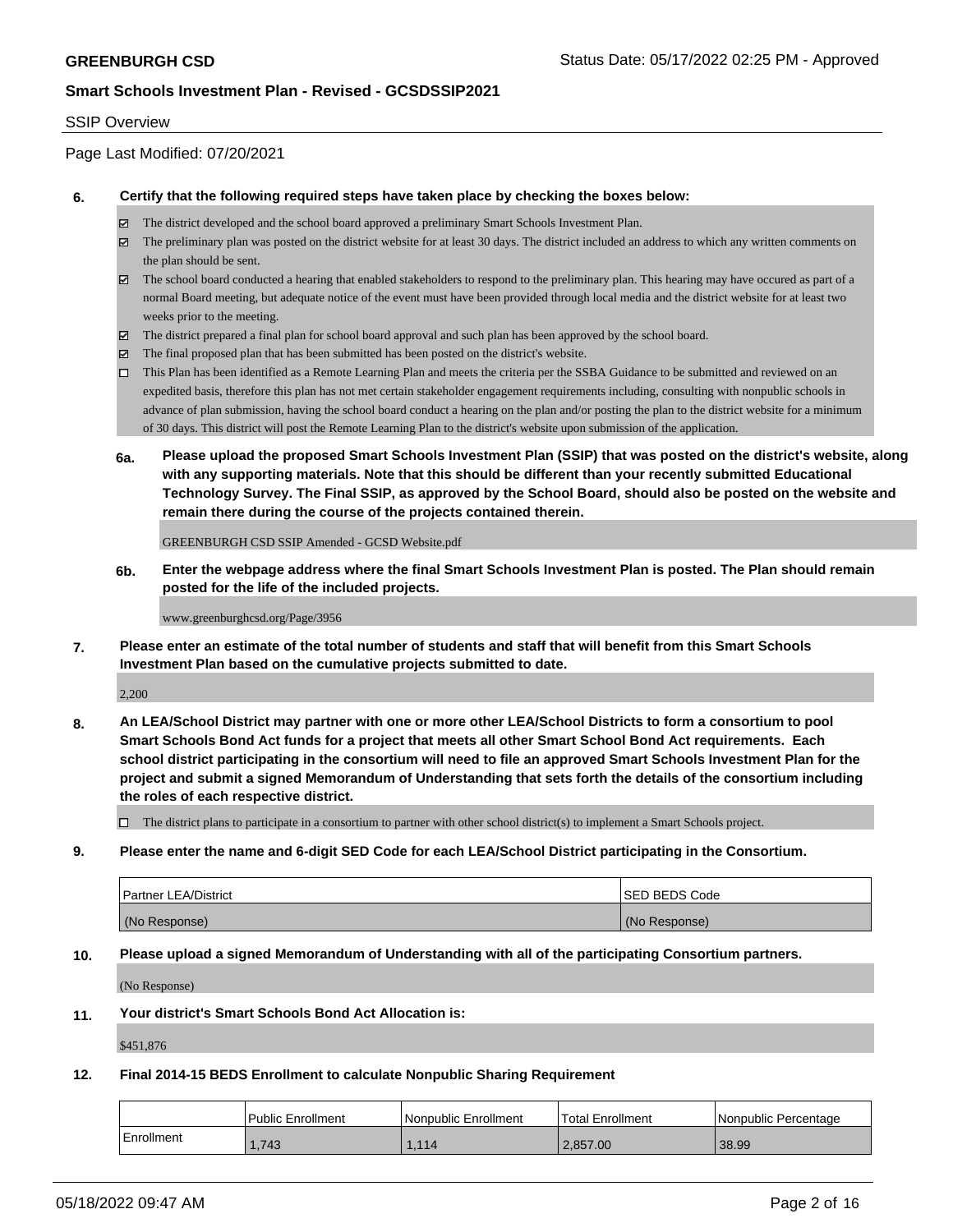## SSIP Overview

Page Last Modified: 07/20/2021

# **13. This table compares each category budget total, as entered in that category's page, to the total expenditures listed in the category's expenditure table. Any discrepancies between the two must be resolved before submission.**

|                                                 | Sub-Allocations | <b>Expenditure Totals</b> | Difference |
|-------------------------------------------------|-----------------|---------------------------|------------|
| School Connectivity                             | 0.00            | 0.00                      | 0.00       |
| Connectivity Projects for<br><b>Communities</b> | 0.00            | 0.00                      | 0.00       |
| <b>Classroom Technology</b>                     | 0.00            | 0.00                      | 0.00       |
| Pre-Kindergarten Classrooms                     | 0.00            | 0.00                      | 0.00       |
| Replace Transportable<br>Classrooms             | 0.00            | 0.00                      | 0.00       |
| High-Tech Security Features                     | 451,876.00      | 451,876.00                | 0.00       |
| Nonpublic Loan                                  | 0.00            | 0.00                      | 0.00       |
| Totals:                                         | 451,876         | 451,876                   | 0          |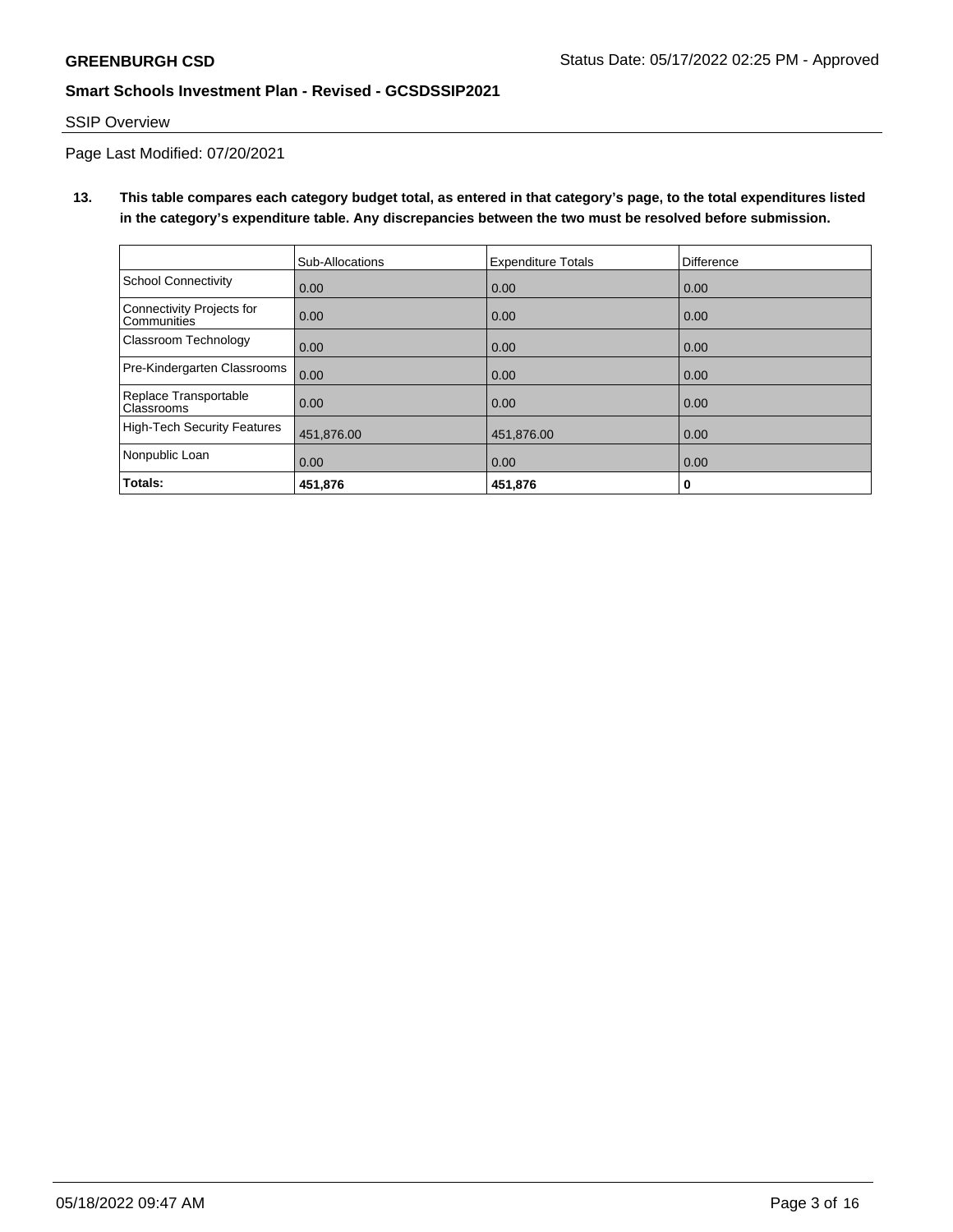### School Connectivity

Page Last Modified: 06/09/2021

- **1. In order for students and faculty to receive the maximum benefit from the technology made available under the Smart Schools Bond Act, their school buildings must possess sufficient connectivity infrastructure to ensure that devices can be used during the school day. Smart Schools Investment Plans must demonstrate that:**
	- **• sufficient infrastructure that meets the Federal Communications Commission's 100 Mbps per 1,000 students standard currently exists in the buildings where new devices will be deployed, or**
	- **• is a planned use of a portion of Smart Schools Bond Act funds, or**
	- **• is under development through another funding source.**

**Smart Schools Bond Act funds used for technology infrastructure or classroom technology investments must increase the number of school buildings that meet or exceed the minimum speed standard of 100 Mbps per 1,000 students and staff within 12 months. This standard may be met on either a contracted 24/7 firm service or a "burstable" capability. If the standard is met under the burstable criteria, it must be:**

**1. Specifically codified in a service contract with a provider, and**

**2. Guaranteed to be available to all students and devices as needed, particularly during periods of high demand, such as computer-based testing (CBT) periods.**

**Please describe how your district already meets or is planning to meet this standard within 12 months of plan submission.**

(No Response)

- **1a. If a district believes that it will be impossible to meet this standard within 12 months, it may apply for a waiver of this requirement, as described on the Smart Schools website. The waiver must be filed and approved by SED prior to submitting this survey.**
	- By checking this box, you are certifying that the school district has an approved waiver of this requirement on file with the New York State Education Department.
- **2. Connectivity Speed Calculator (Required). If the district currently meets the required speed, enter "Currently Met" in the last box: Expected Date When Required Speed Will be Met.**

|                  | l Number of     | Required Speed | Current Speed in Expected Speed |                                    | Expected Date |
|------------------|-----------------|----------------|---------------------------------|------------------------------------|---------------|
|                  | <b>Students</b> | l in Mbps      | <b>Mbps</b>                     | to be Attained                     | When Reauired |
|                  |                 |                |                                 | Within 12 Months Speed Will be Met |               |
| Calculated Speed | (No Response)   | 0.00           | (No Response)                   | (No Response)                      | (No Response) |

**3. Describe how you intend to use Smart Schools Bond Act funds for high-speed broadband and/or wireless connectivity projects in school buildings.**

(No Response)

**4. Describe the linkage between the district's District Instructional Technology Plan and how the proposed projects will improve teaching and learning. (There should be a link between your response to this question and your responses to Question 1 in Section IV - NYSED Initiatives Alignment: "Explain how the district use of instructional technology will serve as a part of a comprehensive and sustained effort to support rigorous academic standards attainment and performance improvement for students."** 

**Your answer should also align with your answers to the questions in Section II - Strategic Technology Planning and the associated Action Steps in Section III - Action Plan.)**

(No Response)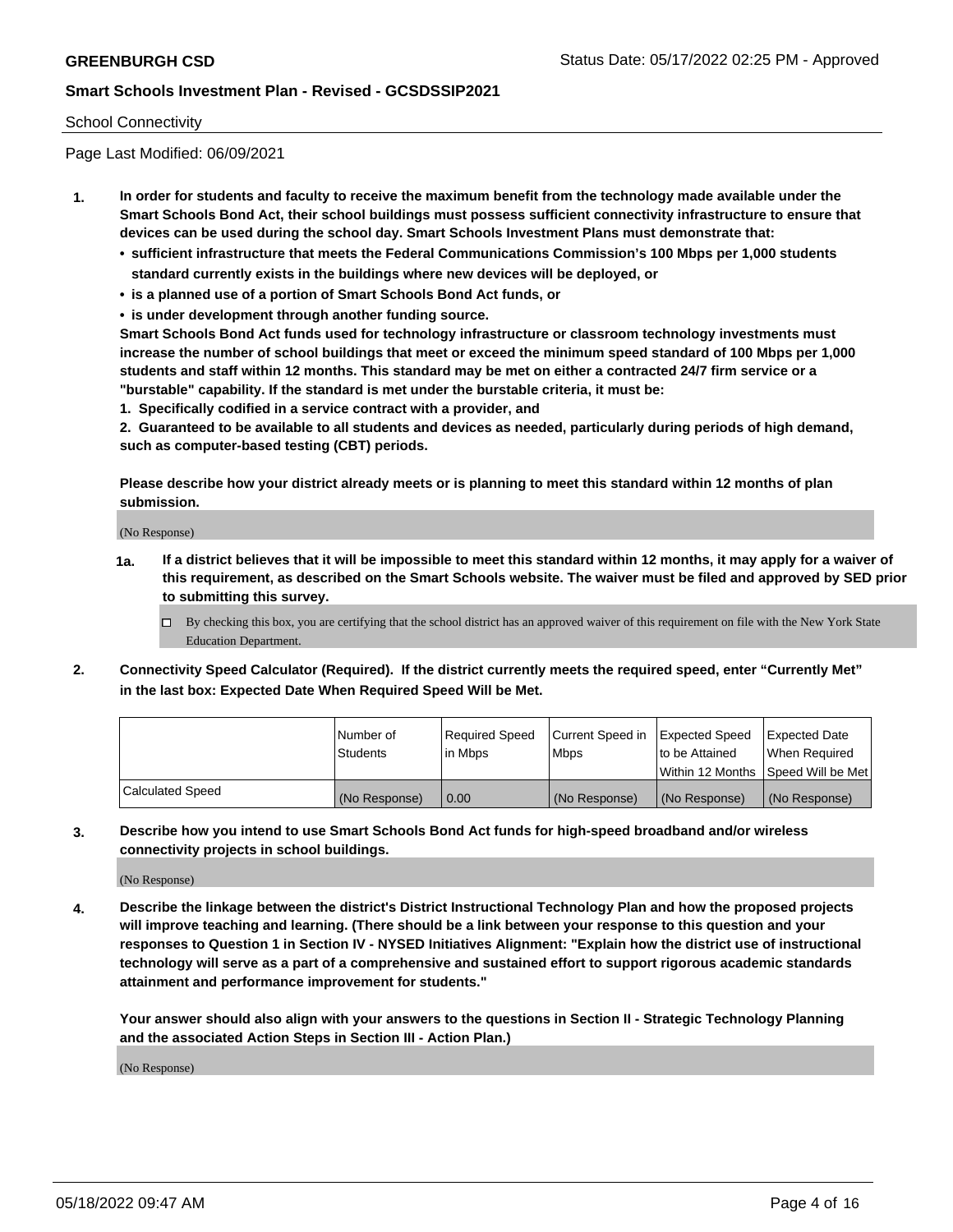#### School Connectivity

Page Last Modified: 06/09/2021

**5. If the district wishes to have students and staff access the Internet from wireless devices within the school building, or in close proximity to it, it must first ensure that it has a robust Wi-Fi network in place that has sufficient bandwidth to meet user demand.**

**Please describe how you have quantified this demand and how you plan to meet this demand.**

(No Response)

**6. Smart Schools plans with any expenditures in the School Connectivity category require a project number from the Office of Facilities Planning. Districts must submit an SSBA LOI and receive project numbers prior to submitting the SSIP. As indicated on the LOI, some projects may be eligible for a streamlined review and will not require a building permit.**

**Please indicate on a separate row each project number given to you by the Office of Facilities Planning.**

| <b>Project Number</b> |  |
|-----------------------|--|
| (No Response)         |  |

**7. Certain high-tech security and connectivity infrastructure projects may be eligible for an expedited review process as determined by the Office of Facilities Planning.**

**Was your project deemed eligible for streamlined review?**

(No Response)

#### **8. Include the name and license number of the architect or engineer of record.**

| Name          | I License Number |
|---------------|------------------|
| (No Response) | (No Response)    |

#### **9. Public Expenditures – Loanable (Counts toward the nonpublic loan calculation)**

| Select the allowable expenditure type.<br>Repeat to add another item under each type. | <b>PUBLIC</b> Items to be<br>l Purchased | Quantity         | Cost Per Item    | <b>Total Cost</b> |
|---------------------------------------------------------------------------------------|------------------------------------------|------------------|------------------|-------------------|
| (No Response)                                                                         | (No Response)                            | (No<br>Response) | (No<br>Response) | $\overline{0.00}$ |
|                                                                                       |                                          | -0               | 0.00             |                   |

### **10. Public Expenditures – Non-Loanable (Does not count toward nonpublic loan calculation)**

| Select the allowable expenditure | <b>PUBLIC</b> Items to be purchased | Quantity      | Cost per Item | <b>Total Cost</b> |
|----------------------------------|-------------------------------------|---------------|---------------|-------------------|
| type.                            |                                     |               |               |                   |
| Repeat to add another item under |                                     |               |               |                   |
| each type.                       |                                     |               |               |                   |
| (No Response)                    | (No Response)                       | (No Response) | (No Response) | 0.00              |
|                                  |                                     | U             | 0.00          |                   |

### **11. Final 2014-15 BEDS Enrollment to calculate Nonpublic Sharing Requirement (no changes allowed.)**

|            | <b>Public Enrollment</b> | Nonpublic Enrollment | <sup>1</sup> Total Enrollment | l Nonpublic Percentage |
|------------|--------------------------|----------------------|-------------------------------|------------------------|
| Enrollment | 1.743                    | 1.114                | 2.857.00                      | 38.99                  |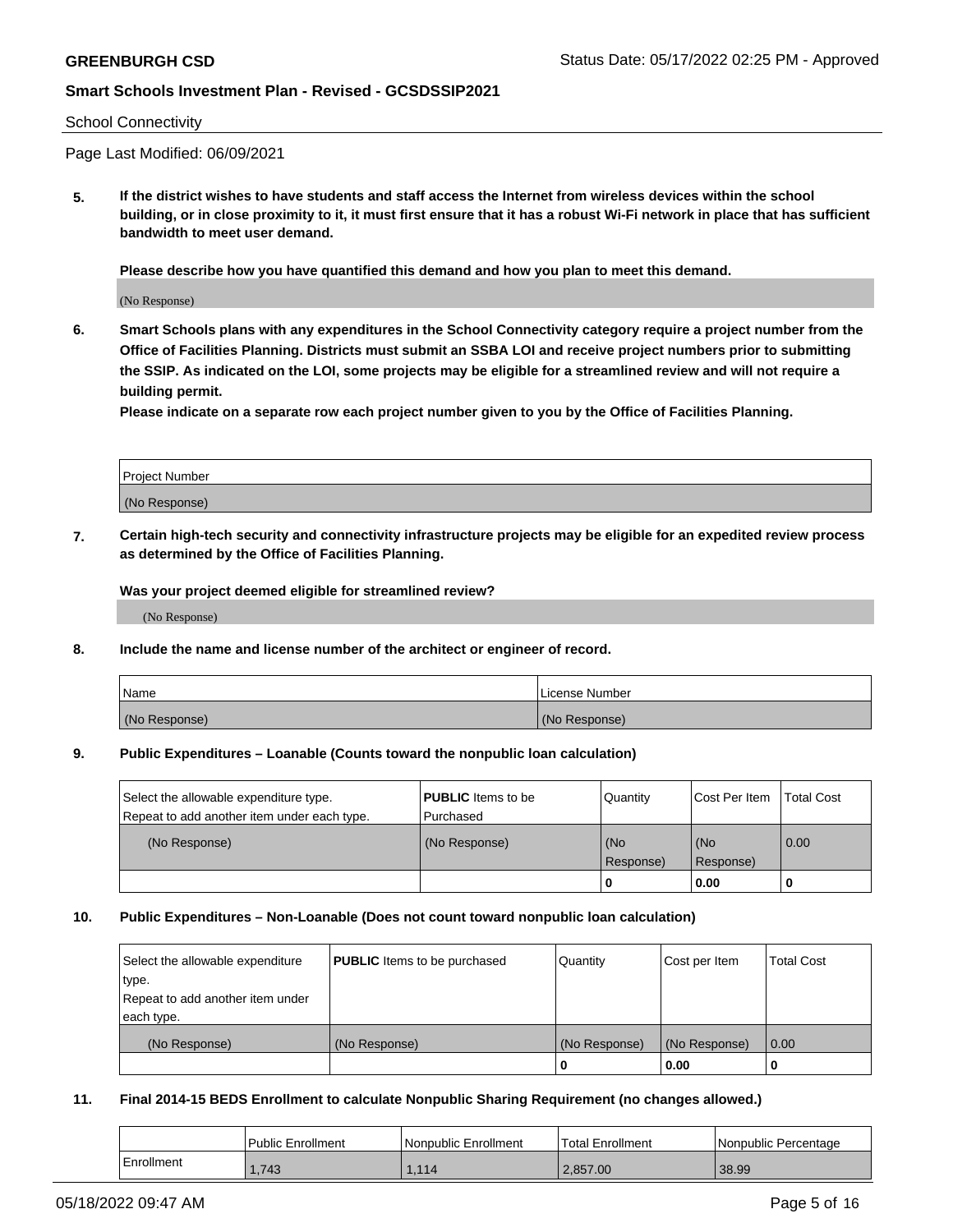# School Connectivity

Page Last Modified: 06/09/2021

# **12. Total Public Budget - Loanable (Counts toward the nonpublic loan calculation)**

|                                                 | <b>Public Allocations</b> | <b>Estimated Nonpublic Loan</b><br>Amount | <b>Estimated Total Sub-Allocations</b> |
|-------------------------------------------------|---------------------------|-------------------------------------------|----------------------------------------|
| Network/Access Costs                            | (No Response)             | 0.00                                      | 0.00                                   |
| School Internal Connections and  <br>Components | (No Response)             | 0.00                                      | 0.00                                   |
| Other                                           | (No Response)             | 0.00                                      | 0.00                                   |
| Totals:                                         | 0.00                      |                                           | 0                                      |

## **13. Total Public Budget – Non-Loanable (Does not count toward the nonpublic loan calculation)**

|                                            | Sub-          |
|--------------------------------------------|---------------|
|                                            | Allocation    |
| Network/Access Costs                       | (No Response) |
| <b>Outside Plant Costs</b>                 | (No Response) |
| School Internal Connections and Components | (No Response) |
| Professional Services                      | (No Response) |
| Testing                                    | (No Response) |
| <b>Other Upfront Costs</b>                 | (No Response) |
| <b>Other Costs</b>                         | (No Response) |
| Totals:                                    | 0.00          |

## **14. School Connectivity Totals**

|                          | Total Sub-Allocations |
|--------------------------|-----------------------|
| Total Loanable Items     | 0.00                  |
| Total Non-Ioanable Items | 0.00                  |
| Totals:                  | 0                     |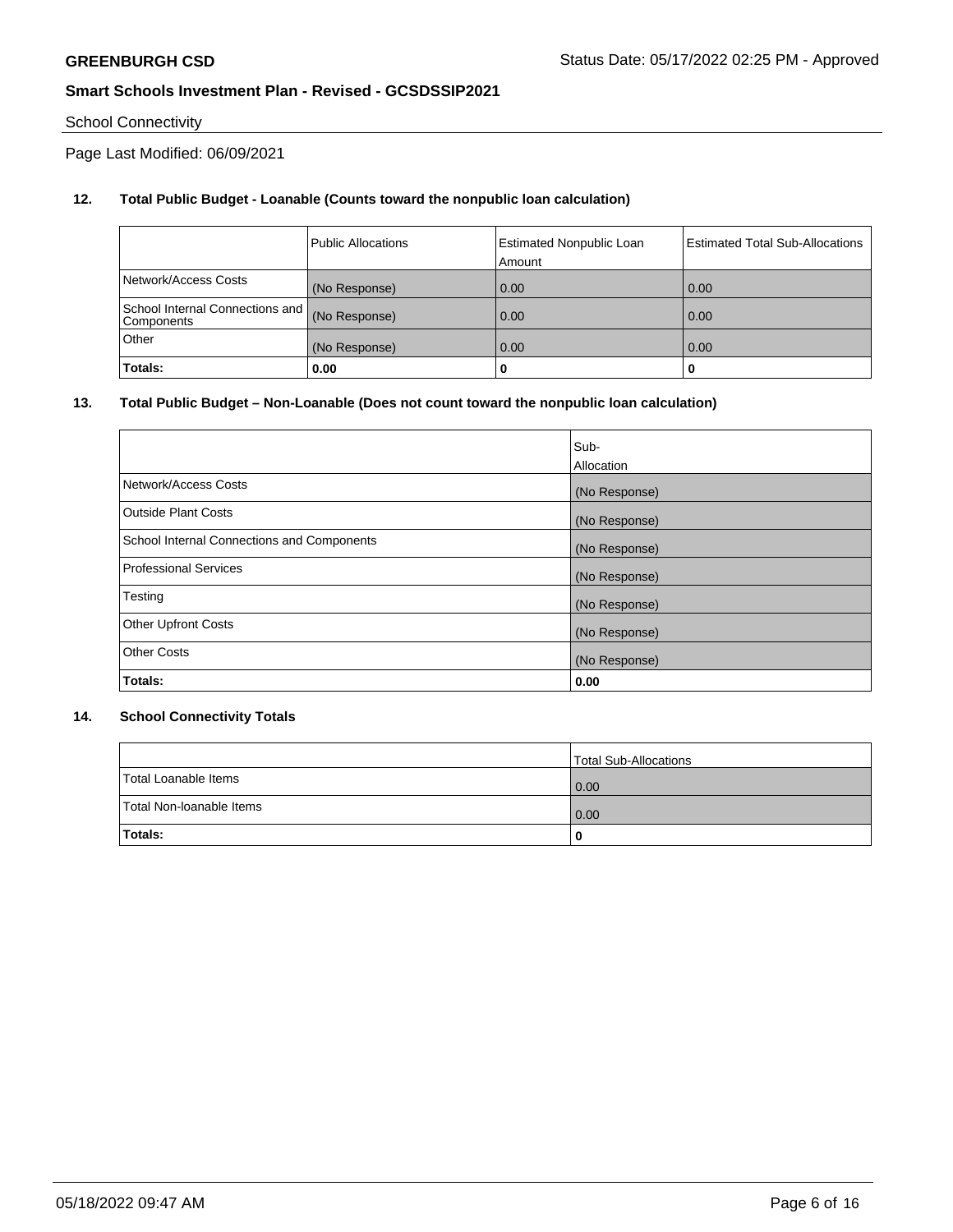Community Connectivity (Broadband and Wireless)

Page Last Modified: 06/09/2021

**1. Describe how you intend to use Smart Schools Bond Act funds for high-speed broadband and/or wireless connectivity projects in the community.**

(No Response)

**2. Please describe how the proposed project(s) will promote student achievement and increase student and/or staff access to the Internet in a manner that enhances student learning and/or instruction outside of the school day and/or school building.**

(No Response)

**3. Community connectivity projects must comply with all the necessary local building codes and regulations (building and related permits are not required prior to plan submission).**

 $\Box$  I certify that we will comply with all the necessary local building codes and regulations.

**4. Please describe the physical location of the proposed investment.**

(No Response)

**5. Please provide the initial list of partners participating in the Community Connectivity Broadband Project, along with their Federal Tax Identification (Employer Identification) number.**

| <b>Project Partners</b> | Federal ID#   |
|-------------------------|---------------|
| (No Response)           | (No Response) |

**6. Please detail the type, quantity, per unit cost and total cost of the eligible items under each sub-category.**

| Select the allowable expenditure | Item to be purchased | Quantity      | Cost per Item | <b>Total Cost</b> |
|----------------------------------|----------------------|---------------|---------------|-------------------|
| type.                            |                      |               |               |                   |
| Repeat to add another item under |                      |               |               |                   |
| each type.                       |                      |               |               |                   |
| (No Response)                    | (No Response)        | (No Response) | (No Response) | 0.00              |
|                                  |                      | 0             | 0.00          |                   |

**7. If you are submitting an allocation for Community Connectivity, complete this table.**

**Note that the calculated Total at the bottom of the table must equal the Total allocation for this category that you entered in the SSIP Overview overall budget.**

|                                    | Sub-Allocation |
|------------------------------------|----------------|
| Network/Access Costs               | (No Response)  |
| Outside Plant Costs                | (No Response)  |
| <b>Tower Costs</b>                 | (No Response)  |
| <b>Customer Premises Equipment</b> | (No Response)  |
| Professional Services              | (No Response)  |
| Testing                            | (No Response)  |
| <b>Other Upfront Costs</b>         | (No Response)  |
| <b>Other Costs</b>                 | (No Response)  |
| Totals:                            | 0.00           |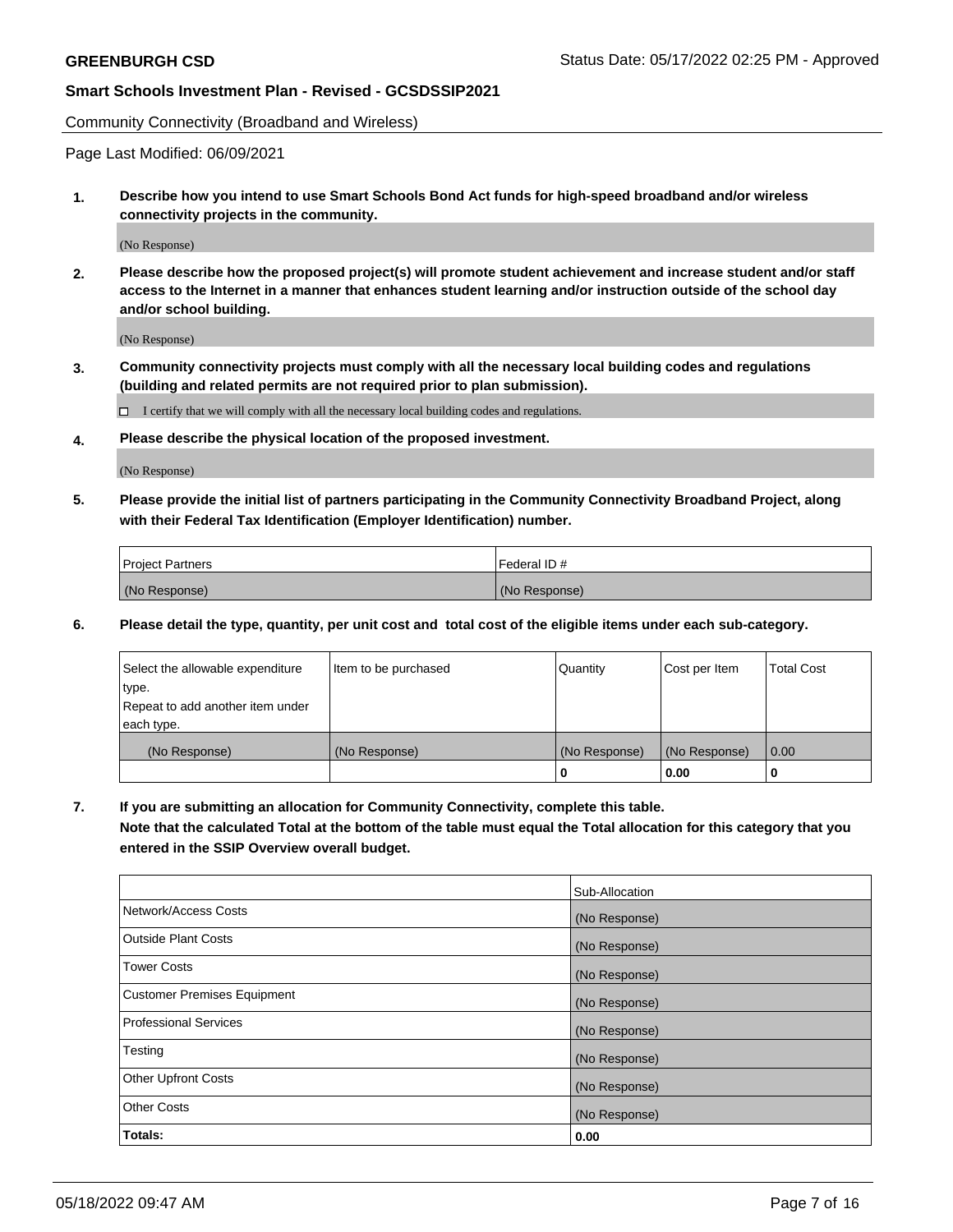### Classroom Learning Technology

Page Last Modified: 06/09/2021

**1. In order for students and faculty to receive the maximum benefit from the technology made available under the Smart Schools Bond Act, their school buildings must possess sufficient connectivity infrastructure to ensure that devices can be used during the school day. Smart Schools Investment Plans must demonstrate that sufficient infrastructure that meets the Federal Communications Commission's 100 Mbps per 1,000 students standard currently exists in the buildings where new devices will be deployed, or is a planned use of a portion of Smart Schools Bond Act funds, or is under development through another funding source.**

**Smart Schools Bond Act funds used for technology infrastructure or classroom technology investments must increase the number of school buildings that meet or exceed the minimum speed standard of 100 Mbps per 1,000 students and staff within 12 months. This standard may be met on either a contracted 24/7 firm service or a "burstable" capability. If the standard is met under the burstable criteria, it must be:**

**1. Specifically codified in a service contract with a provider, and**

**2. Guaranteed to be available to all students and devices as needed, particularly during periods of high demand, such as computer-based testing (CBT) periods.**

**Please describe how your district already meets or is planning to meet this standard within 12 months of plan submission.**

(No Response)

- **1a. If a district believes that it will be impossible to meet this standard within 12 months, it may apply for a waiver of this requirement, as described on the Smart Schools website. The waiver must be filed and approved by SED prior to submitting this survey.**
	- By checking this box, you are certifying that the school district has an approved waiver of this requirement on file with the New York State Education Department.
- **2. Connectivity Speed Calculator (Required). If the district currently meets the required speed, enter "Currently Met" in the last box: Expected Date When Required Speed Will be Met.**

|                  | Number of     | Required Speed | Current Speed in | Expected Speed | Expected Date                           |
|------------------|---------------|----------------|------------------|----------------|-----------------------------------------|
|                  | Students      | lin Mbps       | <b>Mbps</b>      | to be Attained | When Required                           |
|                  |               |                |                  |                | l Within 12 Months ISpeed Will be Met l |
| Calculated Speed | (No Response) | 0.00           | (No Response)    | (No Response)  | (No Response)                           |

**3. If the district wishes to have students and staff access the Internet from wireless devices within the school building, or in close proximity to it, it must first ensure that it has a robust Wi-Fi network in place that has sufficient bandwidth to meet user demand.**

**Please describe how you have quantified this demand and how you plan to meet this demand.**

(No Response)

**4. All New York State public school districts are required to complete and submit an Instructional Technology Plan survey to the New York State Education Department in compliance with Section 753 of the Education Law and per Part 100.12 of the Commissioner's Regulations.**

**Districts that include educational technology purchases as part of their Smart Schools Investment Plan must have a submitted and approved Instructional Technology Plan survey on file with the New York State Education Department.**

- By checking this box, you are certifying that the school district has an approved Instructional Technology Plan survey on file with the New York State Education Department.
- **5. Describe the devices you intend to purchase and their compatibility with existing or planned platforms or systems. Specifically address the adequacy of each facility's electrical, HVAC and other infrastructure necessary to install and support the operation of the planned technology.**

(No Response)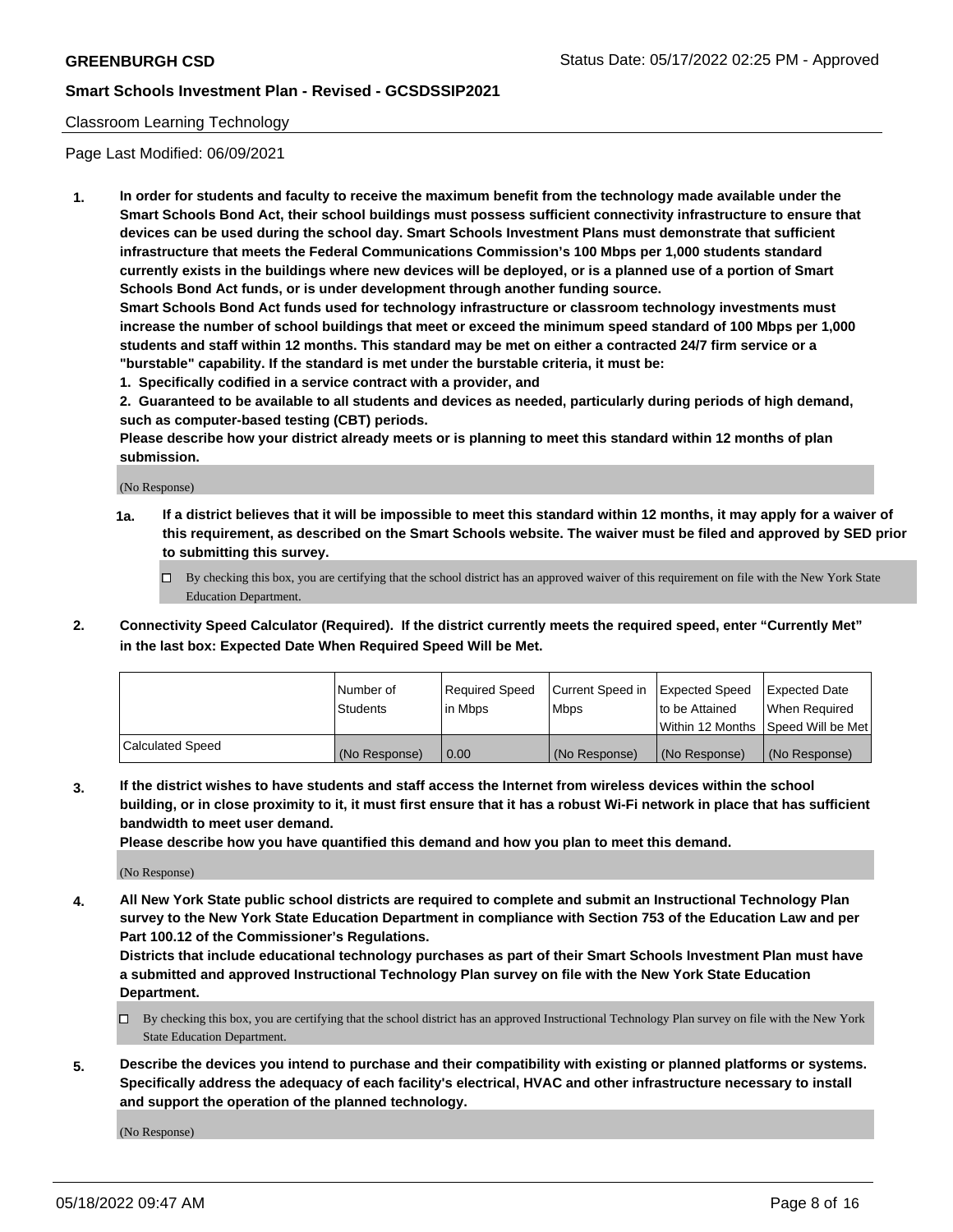### Classroom Learning Technology

Page Last Modified: 06/09/2021

- **6. Describe how the proposed technology purchases will:**
	- **> enhance differentiated instruction;**
	- **> expand student learning inside and outside the classroom;**
	- **> benefit students with disabilities and English language learners; and**
	- **> contribute to the reduction of other learning gaps that have been identified within the district.**

**The expectation is that districts will place a priority on addressing the needs of students who struggle to succeed in a rigorous curriculum. Responses in this section should specifically address this concern and align with the district's Instructional Technology Plan (in particular Question 2 of E. Curriculum and Instruction: "Does the district's instructional technology plan address the needs of students with disabilities to ensure equitable access to instruction, materials and assessments?" and Question 3 of the same section: "Does the district's instructional technology plan address the provision of assistive technology specifically for students with disabilities to ensure access to and participation in the general curriculum?")**

**In addition, describe how the district ensures equitable access to instruction, materials and assessments and participation in the general curriculum for both SWD and English Language Learners/Multilingual Learners (ELL/MLL) students.**

**Please note: If this plan has been identified as a Remote Learning Plan to be submitted and reviewed on an expedited basis, the district should explain how this plan will facilitate remote and hybrid learning, in lieu of responding to the question above.**

(No Response)

**7. Where appropriate, describe how the proposed technology purchases will enhance ongoing communication with parents and other stakeholders and help the district facilitate technology-based regional partnerships, including distance learning and other efforts.**

(No Response)

**8. Describe the district's plan to provide professional development to ensure that administrators, teachers and staff can employ the technology purchased to enhance instruction successfully.**

**Note: This response should be aligned and expanded upon in accordance with your district's response to Question 1 of F. Professional Development of your Instructional Technology Plan: "Please provide a summary of professional development offered to teachers and staff, for the time period covered by this plan, to support technology to enhance teaching and learning. Please include topics, audience and method of delivery within your summary."**

**Please note: If this plan has been identified as a Remote Learning Plan to be submitted and reviewed on an expedited basis, the district should provide a statement confirming that the district has provided or will provide professional development on these devices to its staff, in lieu of responding to the question above.**

(No Response)

**9. Districts must contact one of the SUNY/CUNY teacher preparation programs listed on the document on the left side of the page that supplies the largest number of the district's new teachers to request advice on innovative uses and best practices at the intersection of pedagogy and educational technology.**

- By checking this box, you certify that you have contacted the SUNY/CUNY teacher preparation program that supplies the largest number of your new teachers to request advice on these issues.
- **9a. Please enter the name of the SUNY or CUNY Institution that you contacted.**

(No Response)

**9b. Enter the primary Institution phone number.**

(No Response)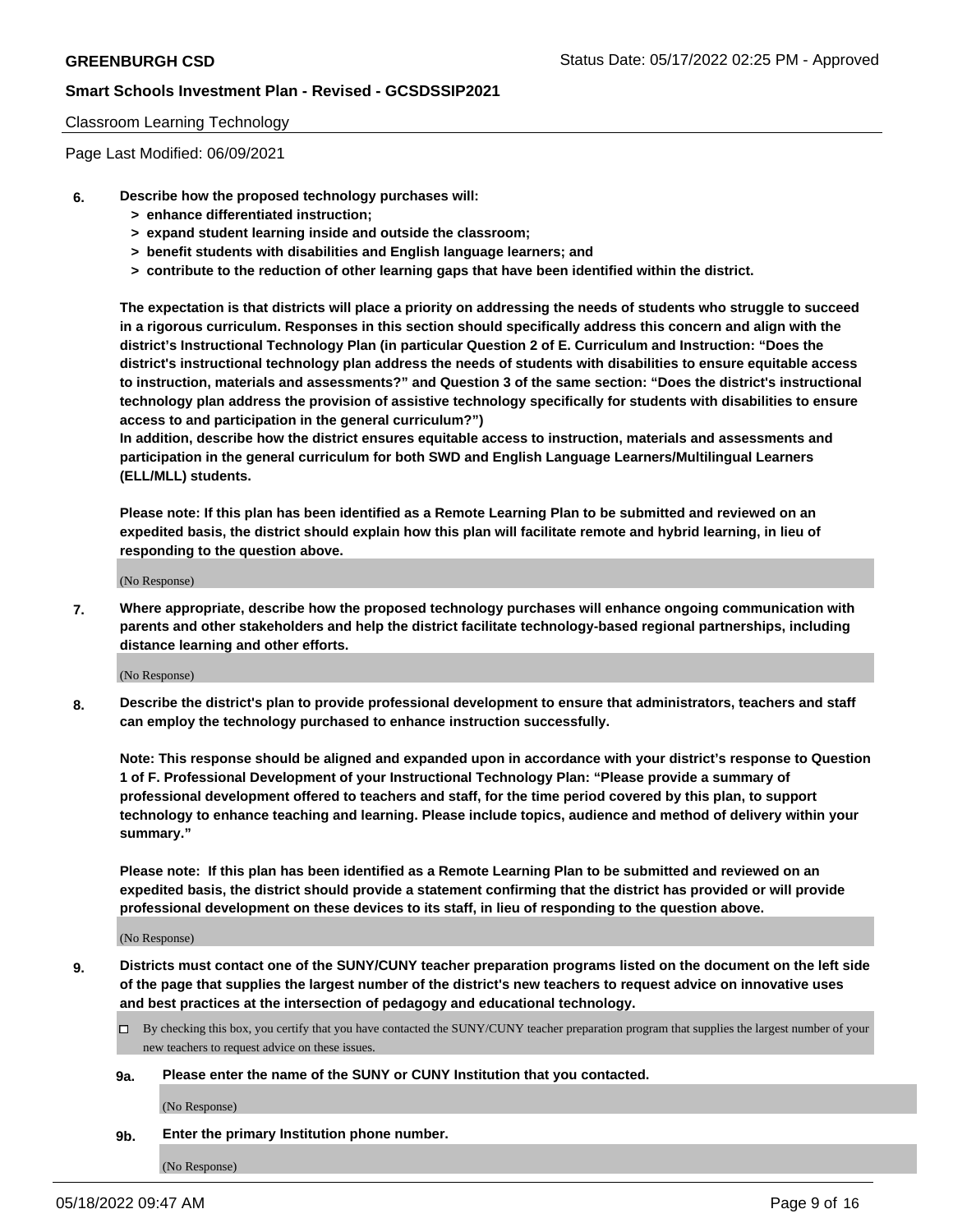### Classroom Learning Technology

Page Last Modified: 06/09/2021

**9c. Enter the name of the contact person with whom you consulted and/or will be collaborating with on innovative uses of technology and best practices.**

(No Response)

**10. To ensure the sustainability of technology purchases made with Smart Schools funds, districts must demonstrate a long-term plan to maintain and replace technology purchases supported by Smart Schools Bond Act funds. This sustainability plan shall demonstrate a district's capacity to support recurring costs of use that are ineligible for Smart Schools Bond Act funding such as device maintenance, technical support, Internet and wireless fees, maintenance of hotspots, staff professional development, building maintenance and the replacement of incidental items. Further, such a sustainability plan shall include a long-term plan for the replacement of purchased devices and equipment at the end of their useful life with other funding sources.**

 $\square$  By checking this box, you certify that the district has a sustainability plan as described above.

**11. Districts must ensure that devices purchased with Smart Schools Bond funds will be distributed, prepared for use, maintained and supported appropriately. Districts must maintain detailed device inventories in accordance with generally accepted accounting principles.**

By checking this box, you certify that the district has a distribution and inventory management plan and system in place.

**12. Please detail the type, quantity, per unit cost and total cost of the eligible items under each sub-category.**

| Select the allowable expenditure | I Item to be Purchased | Quantity      | Cost per Item | Total Cost |
|----------------------------------|------------------------|---------------|---------------|------------|
| type.                            |                        |               |               |            |
| Repeat to add another item under |                        |               |               |            |
| each type.                       |                        |               |               |            |
| (No Response)                    | (No Response)          | (No Response) | (No Response) | 0.00       |
|                                  |                        | u             | 0.00          |            |

### **13. Final 2014-15 BEDS Enrollment to calculate Nonpublic Sharing Requirement (no changes allowed.)**

|              | l Public Enrollment | Nonpublic Enrollment | <b>Total Enrollment</b> | l Nonpublic<br>l Percentage |
|--------------|---------------------|----------------------|-------------------------|-----------------------------|
| l Enrollment | .743                | 1.114                | 2.857.00                | 38.99                       |

### **14. If you are submitting an allocation for Classroom Learning Technology complete this table.**

|                          | Public School Sub-Allocation | <b>Estimated Nonpublic Loan</b><br>Amount | <b>Estimated Total Public and</b><br>Nonpublic Sub-Allocation |
|--------------------------|------------------------------|-------------------------------------------|---------------------------------------------------------------|
|                          |                              | (Based on Percentage Above)               |                                                               |
| Interactive Whiteboards  | (No Response)                | 0.00                                      | 0.00                                                          |
| <b>Computer Servers</b>  | (No Response)                | 0.00                                      | 0.00                                                          |
| <b>Desktop Computers</b> | (No Response)                | 0.00                                      | 0.00                                                          |
| <b>Laptop Computers</b>  | (No Response)                | 0.00                                      | 0.00                                                          |
| <b>Tablet Computers</b>  | (No Response)                | 0.00                                      | 0.00                                                          |
| <b>Other Costs</b>       | (No Response)                | 0.00                                      | 0.00                                                          |
| Totals:                  | 0.00                         | 0                                         | 0                                                             |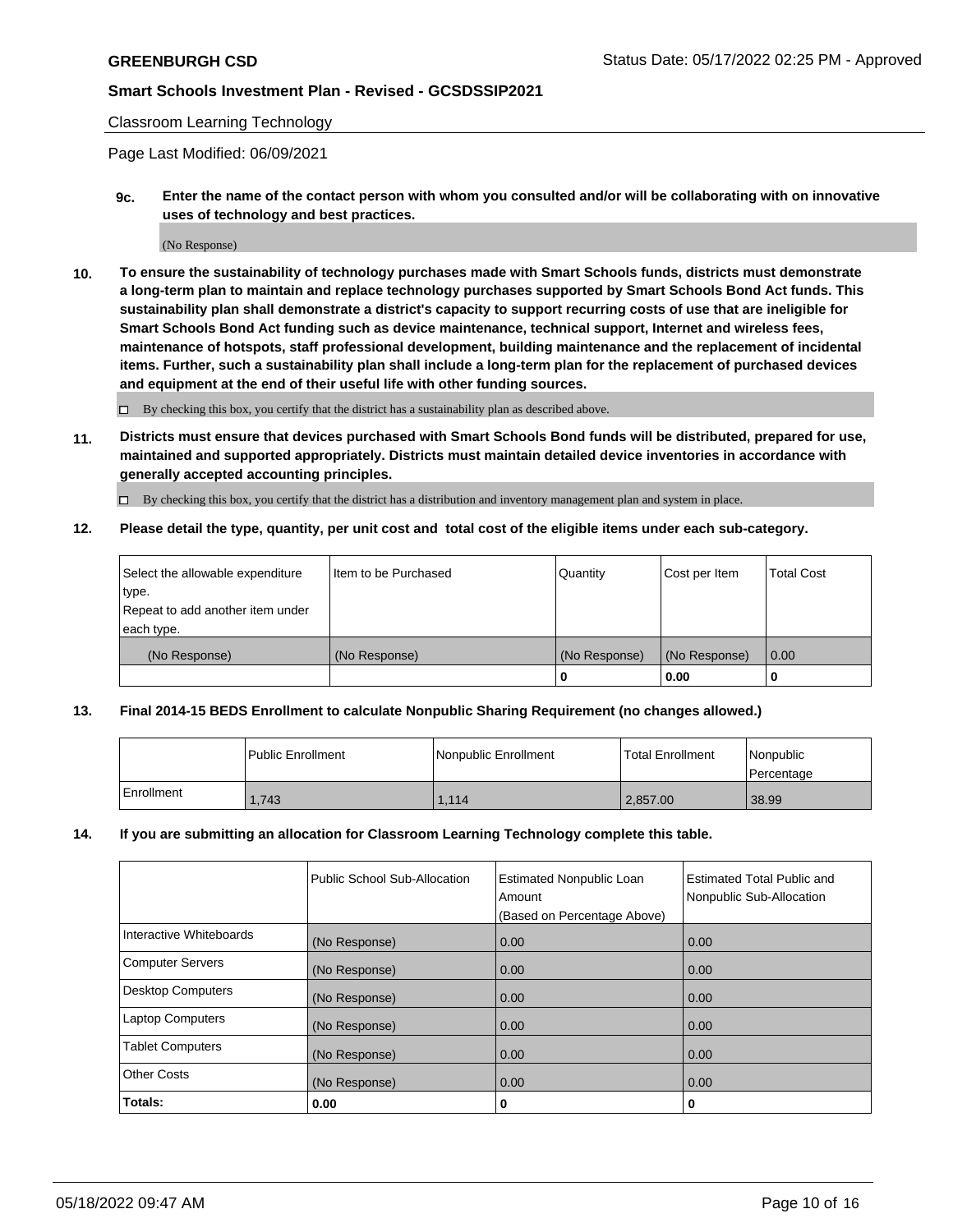### Pre-Kindergarten Classrooms

Page Last Modified: 06/09/2021

**1. Provide information regarding how and where the district is currently serving pre-kindergarten students and justify the need for additional space with enrollment projections over 3 years.**

(No Response)

- **2. Describe the district's plan to construct, enhance or modernize education facilities to accommodate prekindergarten programs. Such plans must include:**
	- **Specific descriptions of what the district intends to do to each space;**
	- **An affirmation that new pre-kindergarten classrooms will contain a minimum of 900 square feet per classroom;**
	- **The number of classrooms involved;**
	- **The approximate construction costs per classroom; and**
	- **Confirmation that the space is district-owned or has a long-term lease that exceeds the probable useful life of the improvements.**

(No Response)

**3. Smart Schools Bond Act funds may only be used for capital construction costs. Describe the type and amount of additional funds that will be required to support ineligible ongoing costs (e.g. instruction, supplies) associated with any additional pre-kindergarten classrooms that the district plans to add.**

(No Response)

**4. All plans and specifications for the erection, repair, enlargement or remodeling of school buildings in any public school district in the State must be reviewed and approved by the Commissioner. Districts that plan capital projects using their Smart Schools Bond Act funds will undergo a Preliminary Review Process by the Office of Facilities Planning.**

**Please indicate on a separate row each project number given to you by the Office of Facilities Planning.**

| Project Number |  |
|----------------|--|
| (No Response)  |  |

**5. Please detail the type, quantity, per unit cost and total cost of the eligible items under each sub-category.**

| Select the allowable expenditure          | Item to be purchased | Quantity      | Cost per Item | <b>Total Cost</b> |
|-------------------------------------------|----------------------|---------------|---------------|-------------------|
| type.<br>Repeat to add another item under |                      |               |               |                   |
| each type.                                |                      |               |               |                   |
| (No Response)                             | (No Response)        | (No Response) | (No Response) | 0.00              |
|                                           |                      | o             | 0.00          |                   |

**6. If you have made an allocation for Pre-Kindergarten Classrooms, complete this table.**

**Note that the calculated Total at the bottom of the table must equal the Total allocation for this category that you entered in the SSIP Overview overall budget.**

|                                          | Sub-Allocation |
|------------------------------------------|----------------|
| Construct Pre-K Classrooms               | (No Response)  |
| Enhance/Modernize Educational Facilities | (No Response)  |
| <b>Other Costs</b>                       | (No Response)  |
| Totals:                                  | 0.00           |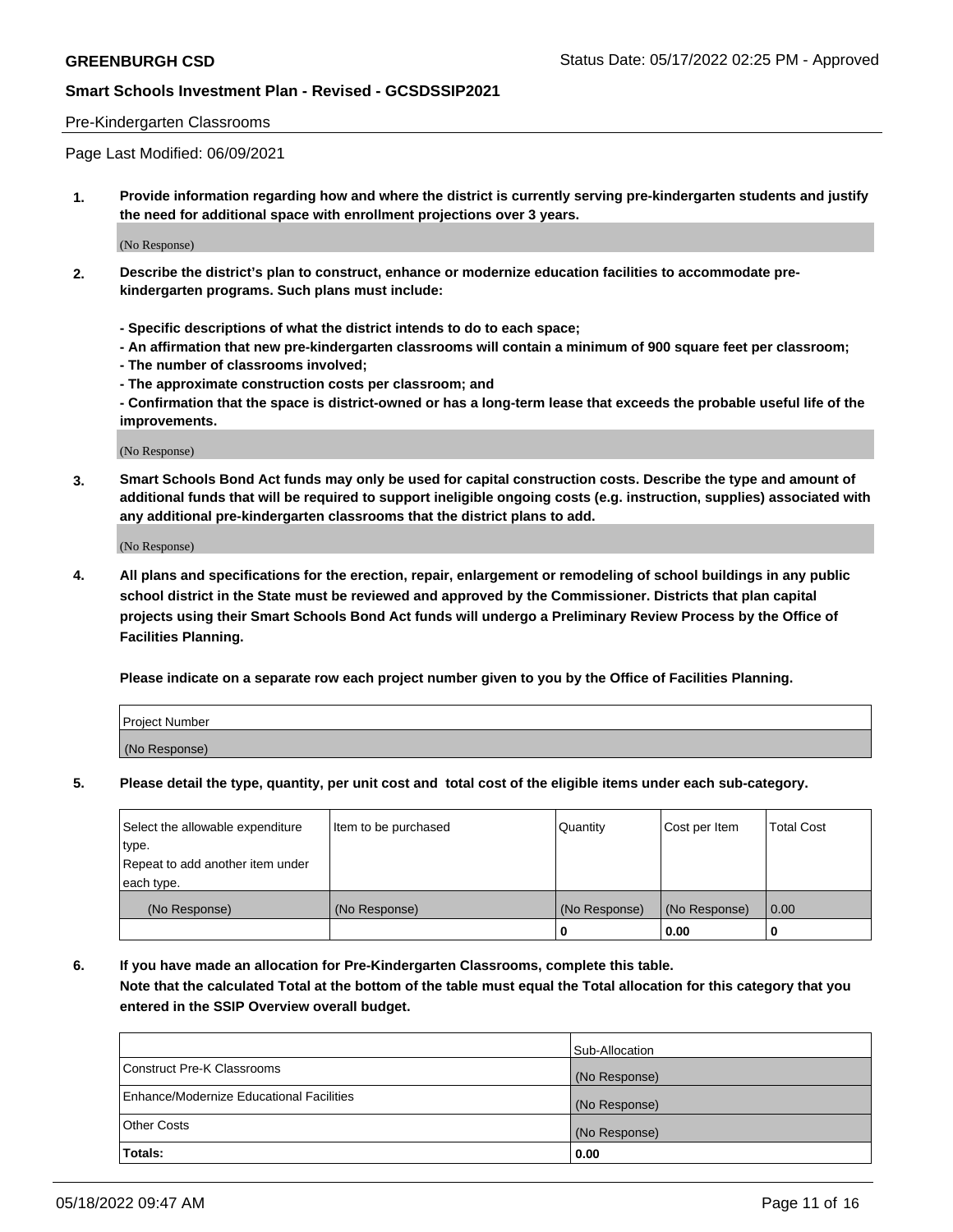#### Replace Transportable Classrooms

Page Last Modified: 06/09/2021

**1. Describe the district's plan to construct, enhance or modernize education facilities to provide high-quality instructional space by replacing transportable classrooms.**

(No Response)

**2. All plans and specifications for the erection, repair, enlargement or remodeling of school buildings in any public school district in the State must be reviewed and approved by the Commissioner. Districts that plan capital projects using their Smart Schools Bond Act funds will undergo a Preliminary Review Process by the Office of Facilities Planning.**

**Please indicate on a separate row each project number given to you by the Office of Facilities Planning.**

| <b>Project Number</b> |  |
|-----------------------|--|
| (No Response)         |  |

**3. For large projects that seek to blend Smart Schools Bond Act dollars with other funds, please note that Smart Schools Bond Act funds can be allocated on a pro rata basis depending on the number of new classrooms built that directly replace transportable classroom units.**

**If a district seeks to blend Smart Schools Bond Act dollars with other funds describe below what other funds are being used and what portion of the money will be Smart Schools Bond Act funds.**

(No Response)

**4. Please detail the type, quantity, per unit cost and total cost of the eligible items under each sub-category.**

| Select the allowable expenditure | Item to be purchased | Quantity      | Cost per Item | <b>Total Cost</b> |
|----------------------------------|----------------------|---------------|---------------|-------------------|
| type.                            |                      |               |               |                   |
| Repeat to add another item under |                      |               |               |                   |
| each type.                       |                      |               |               |                   |
| (No Response)                    | (No Response)        | (No Response) | (No Response) | 0.00              |
|                                  |                      | U             | 0.00          |                   |

**5. If you have made an allocation for Replace Transportable Classrooms, complete this table.**

**Note that the calculated Total at the bottom of the table must equal the Total allocation for this category that you entered in the SSIP Overview overall budget.**

| Enhance/Modernize Existing Instructional Space<br><b>Other Costs</b> | (No Response)         |
|----------------------------------------------------------------------|-----------------------|
| <b>Totals:</b>                                                       | (No Response)<br>0.00 |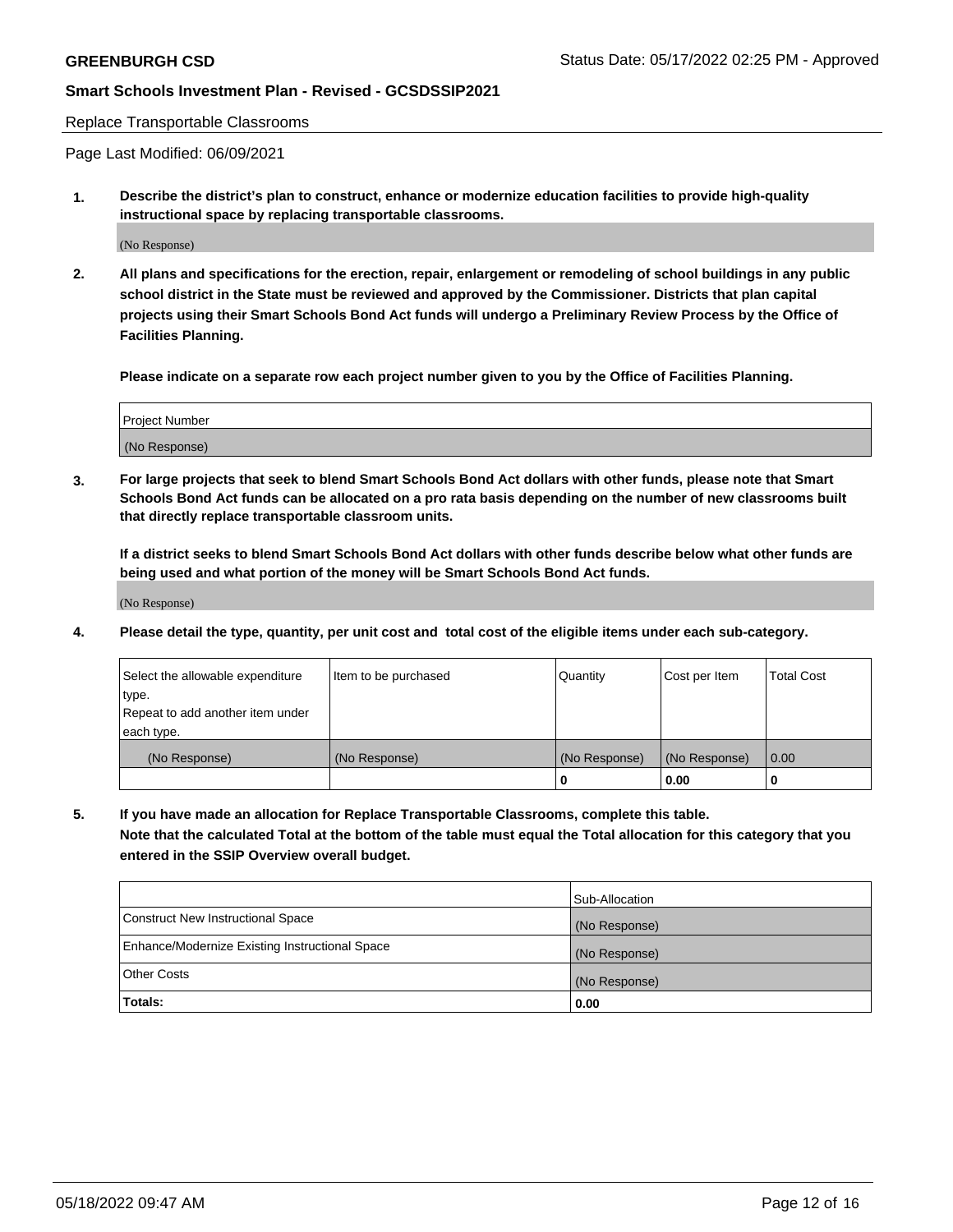### High-Tech Security Features

Page Last Modified: 07/20/2021

## **1. Describe how you intend to use Smart Schools Bond Act funds to install high-tech security features in school buildings and on school campuses.**

The Greenburgh School community believes that a safe and secure learning environment enhances the success of our students.ï¾ One of the components to delivering such an environment is access management at the main entrance of the Woodlands Middle School/High School.ï¾ Currently, there is no control of entry at the main entrance of the building and visitors who enter have full access to the building and students.ï¾ Greenburgh CSD is proposing a double-door vestibule in the main entrance.ï¾ When a visitor arrives at the building, they will encounter a locked door.ï¾ All employees will be able to gain entry using the swipe access on their identification badges.ï¾ All other visitors will ring the doorbell, which includes a video camera, greeted and given access through the first vestibule.ï¾ At that time, the visitor will provide proper identification and state the nature of their visit to the greeter, who will be working behind a bulletproof window, similar to a bank teller window.ï¾ If the nature of their visit is validated along with their identification, the second vestibule will be unlocked for entry.ï¾ Any unauthorized visitor may exit the building from the first vestibule.ï% ï%

**2. All plans and specifications for the erection, repair, enlargement or remodeling of school buildings in any public school district in the State must be reviewed and approved by the Commissioner. Smart Schools plans with any expenditures in the High-Tech Security category require a project number from the Office of Facilities Planning. Districts must submit an SSBA LOI and receive project numbers prior to submitting the SSIP. As indicated on the LOI, some projects may be eligible for a streamlined review and will not require a building permit. Please indicate on a separate row each project number given to you by the Office of Facilities Planning.**

| <b>Project Number</b> |  |
|-----------------------|--|
|                       |  |
| 66-04-07-06-0-007-020 |  |

- **3. Was your project deemed eligible for streamlined Review?**
	- Yes
	- $\boxtimes$  No
- **4. Include the name and license number of the architect or engineer of record.**

| Name                     | License Number |
|--------------------------|----------------|
| <b>LAWRENCE SALVESEN</b> | 20623          |

**5. Please detail the type, quantity, per unit cost and total cost of the eligible items under each sub-category.**

| Select the allowable expenditure<br>type.<br>Repeat to add another item under<br>each type. | Item to be purchased                                                        | Quantity | Cost per Item | <b>Total Cost</b> |
|---------------------------------------------------------------------------------------------|-----------------------------------------------------------------------------|----------|---------------|-------------------|
| Capital-Intensive Security<br>Project                                                       | Remove existing entry doors (includes<br>asbestos, lead abatement if reg'd) | 1        | 4,000.00      | 4,000.00          |
| Capital-Intensive Security<br>Project                                                       | Demolish existing exterior slab                                             | 230      | 10.00         | 2,300.00          |
| Capital-Intensive Security<br>Project                                                       | Pour new 4                                                                  | 230      | 35.00         | 8,050.00          |
| <b>Capital-Intensive Security</b><br>Project                                                | New concrete haunch footing under<br>storefront frame                       | 3        | 1.279.00      | 3,837.00          |
| Capital-Intensive Security<br>Project                                                       | New storefront framing-new walls                                            | 316      | 127.00        | 40,132.00         |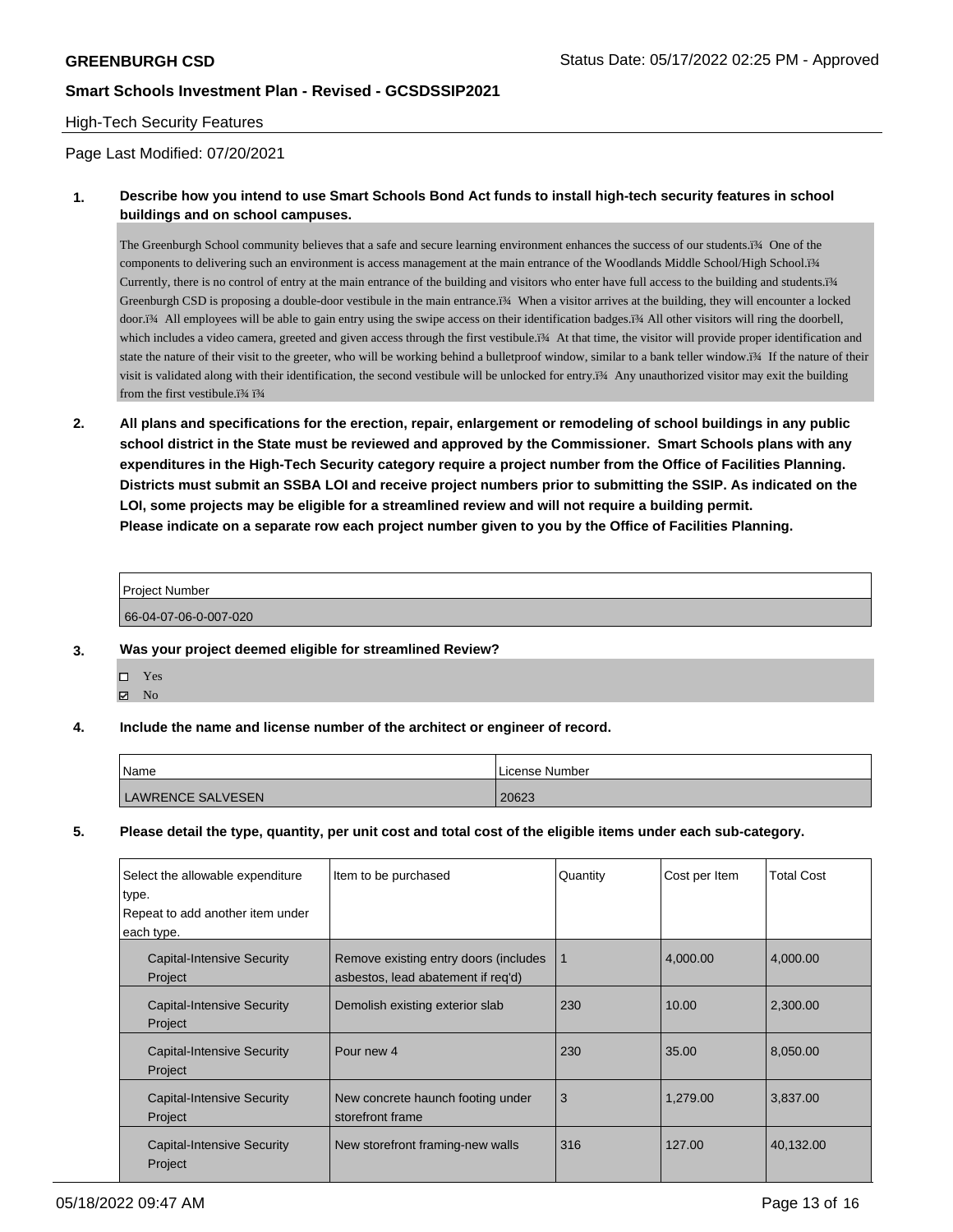# High-Tech Security Features

# Page Last Modified: 07/20/2021

| Select the allowable expenditure             | Item to be purchased                                                                            | Quantity       | Cost per Item | <b>Total Cost</b> |
|----------------------------------------------|-------------------------------------------------------------------------------------------------|----------------|---------------|-------------------|
| type.                                        |                                                                                                 |                |               |                   |
| Repeat to add another item under             |                                                                                                 |                |               |                   |
| each type.                                   |                                                                                                 |                |               |                   |
| <b>Capital-Intensive Security</b><br>Project | New storefront framing-new doors                                                                | 5              | 6,000.00      | 30,000.00         |
| <b>Entry Control System</b>                  | Apply security film to new storefront<br>glazing                                                | 316            | 28.00         | 8,848.00          |
| <b>Capital-Intensive Security</b><br>Project | General Construction Components (cl,<br>floors, etc.)                                           | 220            | 94.00         | 20,680.00         |
| <b>Capital-Intensive Security</b><br>Project | Construct LGMF wall with EIFS system<br>veneer from top of storefront to<br>underside of canopy | 192            | 30.00         | 5,760.00          |
| <b>Capital-Intensive Security</b><br>Project | <b>Transaction Window System</b>                                                                | 1              | 13,200.00     | 13,200.00         |
| <b>Entry Control System</b>                  | Add security film to glazed panel on<br>vestibule doors                                         | 75             | 28.00         | 2,100.00          |
| <b>Electronic Security System</b>            | Door hardware-Electronic Control                                                                | 5              | 1,500.00      | 7,500.00          |
| <b>Electronic Security System</b>            | Electrical Components (access control,<br>lighting, etc.)                                       | 1              | 100,500.00    | 100,500.00        |
| <b>Electronic Security System</b>            | Fire Alarm Components (if required)                                                             | $\mathbf{1}$   | 4,793.50      | 4,793.50          |
| <b>Other Costs</b>                           | <b>Mechancial Components</b>                                                                    | 1              | 75,000.00     | 75,000.00         |
| <b>Other Costs</b>                           | <b>Contractor General Conditions 15%</b>                                                        | 1              | 49,411.50     | 49,411.50         |
| <b>Other Costs</b>                           | Contingencies and Soft Costs (20%)                                                              | $\overline{1}$ | 75,764.00     | 75,764.00         |
|                                              |                                                                                                 | 1,599          | 331,800.00    | 451,876           |

# **6. If you have made an allocation for High-Tech Security Features, complete this table. Enter each Sub-category Public Allocation based on the the expenditures listed in Table #5.**

|                                                      | Sub-Allocation |
|------------------------------------------------------|----------------|
| Capital-Intensive Security Project (Standard Review) | 127,959.00     |
| Electronic Security System                           | 112,793.50     |
| <b>Entry Control System</b>                          | 10,948.00      |
| Approved Door Hardening Project                      | 0.00           |
| <b>Other Costs</b>                                   | 200,175.50     |
| Totals:                                              | 451,876.00     |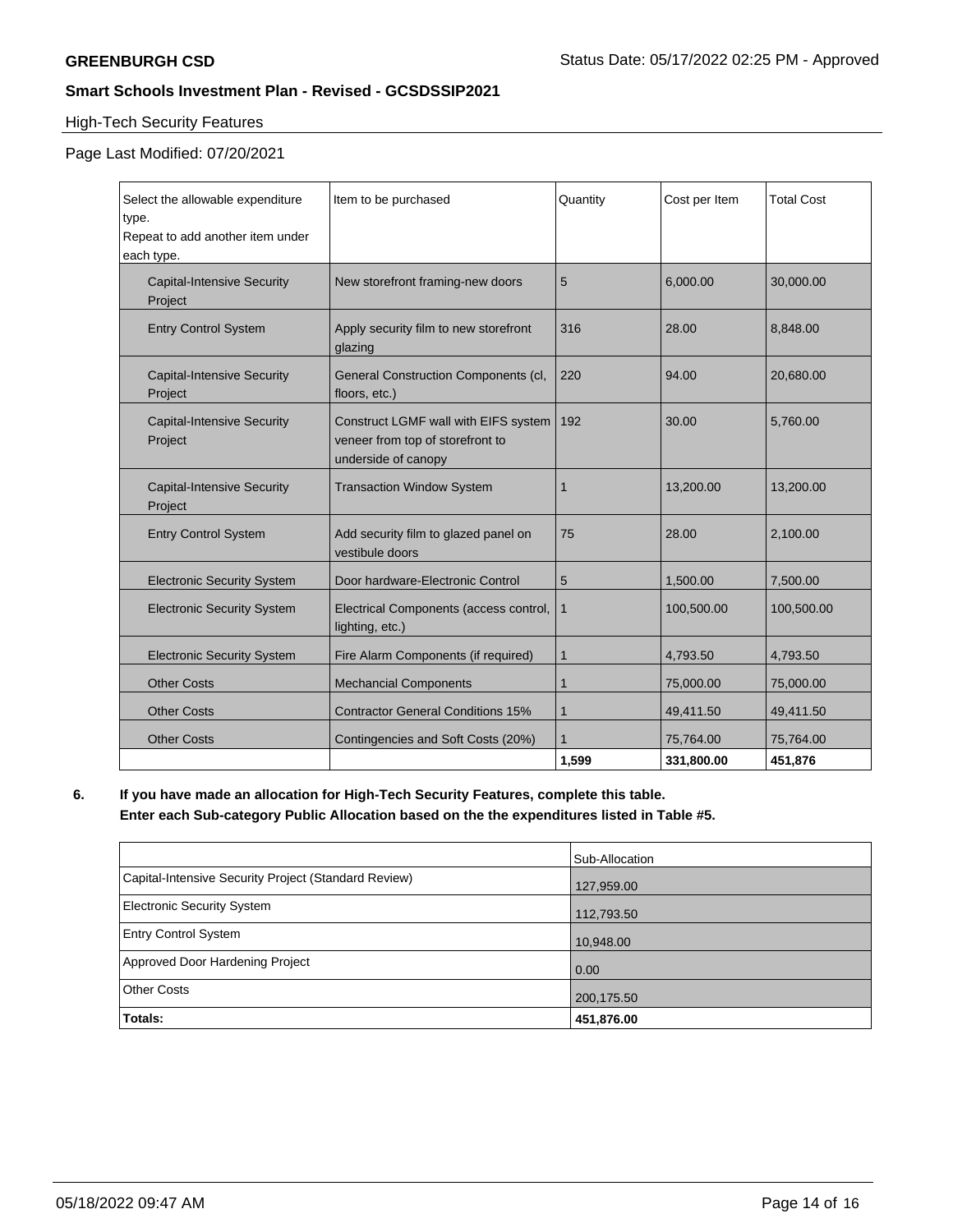#### Non-Public Schools

Page Last Modified: 06/09/2021

**1. Describe your plan to utilize SSBA funds to purchase devices and loan to the nonpublic schools within your district. Please specify what devices have been requested by the nonpublic schools. If the nonpublic schools have not finalized requests, the district should provide the date nonpublic schools will submit the request by.**

**Please note: If this plan has been identified as a Remote Learning Plan to be submitted and reviewed on an expedited basis, the district should state that they will reach out to the nonpublic schools upon submission of the application, in lieu of responding to the question above.**

(No Response)

- **2. A final Smart Schools Investment Plan cannot be approved until school authorities have adopted regulations specifying the date by which requests from nonpublic schools for the purchase and loan of Smart Schools Bond Act classroom technology must be received by the district.**
	- By checking this box, you certify that you have such a plan and associated regulations in place that have been made public.
	- **2a. Please enter the date each year nonpublic schools must request loanable items from the school district. This date cannot be earlier than June 1 of the previous school year.**

(No Response)

### **3. Final 2014-15 BEDS Enrollment to calculate Nonpublic Sharing Requirement (no changes allowed.)**

|            | <b>Public Enrollment</b> | l Nonpublic Enrollment | <b>Total Enrollment</b> | l Nonpublic Percentage |
|------------|--------------------------|------------------------|-------------------------|------------------------|
| Enrollment | 1,743                    | 1,114                  | 2,857.00                | 38.99                  |

### **4. Nonpublic Loan Calculator**

|                                                        | Loanable     | Loanable          | Additional       | Estimated   | Previously  | l Cumulative | Final Per  | <b>Final Total</b> |
|--------------------------------------------------------|--------------|-------------------|------------------|-------------|-------------|--------------|------------|--------------------|
|                                                        | School       | Classroom         | Nonpublic        | l Per Pupil | Approved    | Per Pupil    | Pupil Loan | Loan               |
|                                                        | Connectivity | Technology        | Loan             | Amount -    | l Per Pupil | Loan         | Amount -   | Amount -           |
|                                                        |              |                   | (Optional)       | This Plan   | Amount(s)   | Amount       | This Plan  | This Plan          |
| <b>Required Nonpublic</b><br>Loan                      | 0.00         | $\overline{0.00}$ |                  | 0.00        | 0.00        | 0.00         | 0.00       | 0.00               |
| Final Adjusted Loan<br>- (If additional loan<br>funds) | 0.00         | $\overline{0.00}$ | (No<br>Response) | 0.00        | 0.00        | 0.00         | 0.00       | 0.00               |

### **5. Nonpublic Share**

|                                          | Final Per Pupil Amount<br>Final Nonpublic Loan Amount |      |  |
|------------------------------------------|-------------------------------------------------------|------|--|
| Pending and Previously<br>Approved Plans | 0.00                                                  | 0.00 |  |
| This Plan                                | 0.00                                                  | 0.00 |  |
| Total                                    | 0.00                                                  | 0.00 |  |

#### **6. Distribution of Nonpublic Loan Amount by School**

| Nonpublic School Name                | 2018-19 K-12 Enrollment | Special Ed School? If Yes, not eligible |
|--------------------------------------|-------------------------|-----------------------------------------|
| LEFFELL SCHOOL-UPPER SCHOOL<br>(THE) | 458                     | <b>No</b>                               |
| I MARIA REGINA HIGH SCHOOL           | 502                     | <b>No</b>                               |
| I MOHAWK COUNTRY DAY SCHOOL          | 18                      | <b>No</b>                               |